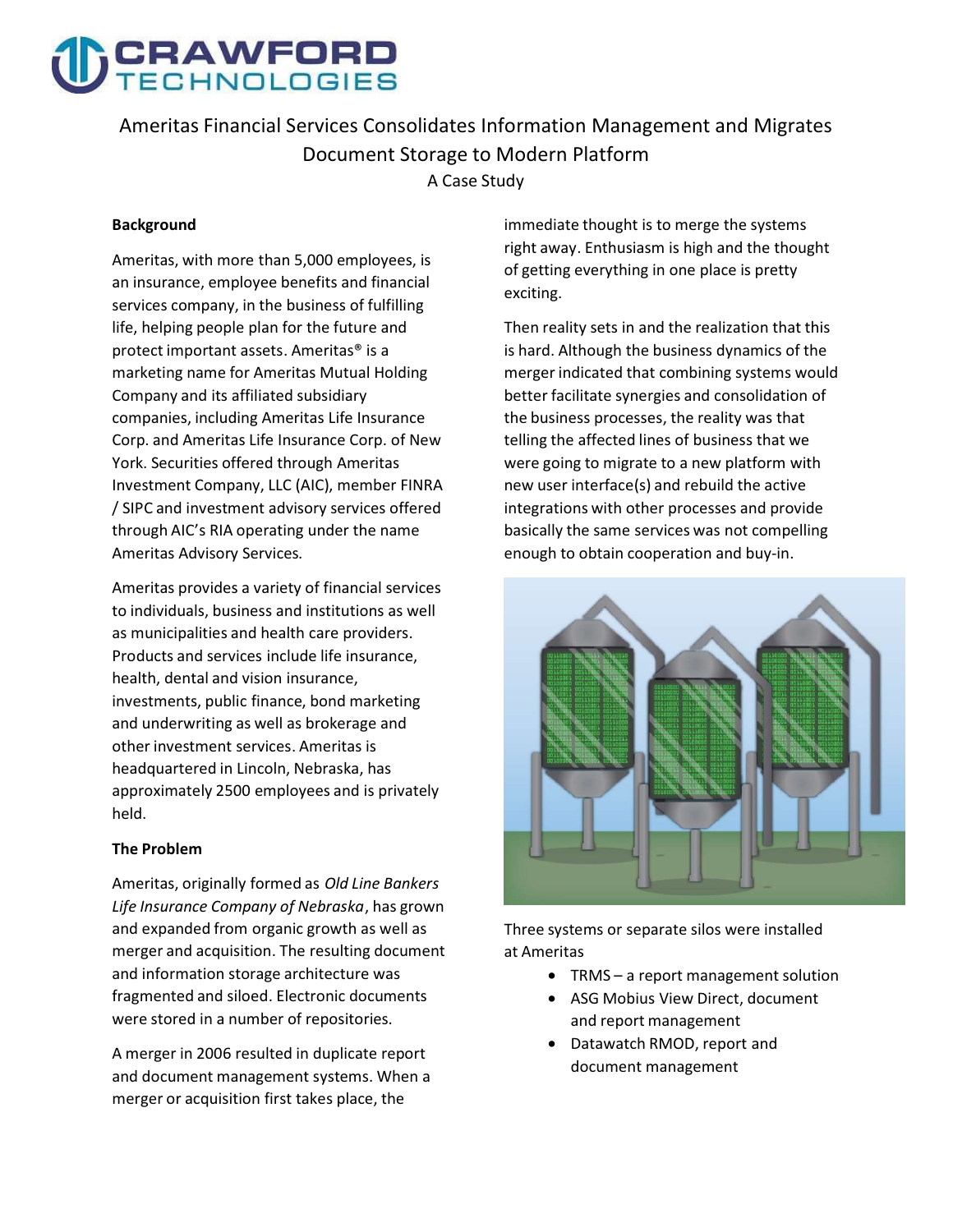## CRAWFORD **JOLOGIES**

**Early on, the TRMS content was merged into ASG Mobius. The architecture and content was similar enough to complete the task without significant effort.** 

**It was then recognized that mature products just tend to run, with minimal problems and little or no outside support requirement so, the status quo continued, until…** 

**In 2017, two things happened that forced the issue. Datawatch announce that the RMOD product would be discontinued and support would be ended. A favorable licensing arrangement with Mobius for the View Direct product would expire at the end of the year and the new licensing would be considerably more expensive. This combined with the other product going to 'end-of-life' made the decision to consolidate imperative.** 

### **The Challenge**

**It was determined that the best way to go about this was to attempt to fully understand the methods and purposes of these systems. These systems were originally purchased and acquired for specific purposes but had grown over time. They appeared as a 'black box' – put information in one end and take information out the other.** 



**CrawfordTech and the Ameritas team did an analysis of the varied use cases, document content and types, indexing, output and distribution criteria was initiated as well as an inventory of existing software that might be used as a replacement.** 

**Ameritas also owned Documentum and is using it as an Enterprise Repository along with a thirdparty product – Generis Cara that provides** 

**custom-built user interfaces (UI) for Documentum. Ameritas felt that a lot of the pieces were already in place but needed a solution for electronically generated print files that Documentum did not support.** 

**"Do we really want to acquire another tool that duplicates much of the current functionality in what is a mature and contracting market segment"?** 



**After a thorough analysis, Ameritas selected day-forward operations using Crawford Technologies' PRO Archiver for Documentum for capture and index, OpenText's Documentum for the Repository and CMIS APIs and Generis' Cara for the document viewer.** 

**Other Challenges included:** 

- **Sheer volume of information**
	- o **Thousands of reports**
	- o **Millions of files**
	- o **Billions of pages**
	- o **Years of history**
- **Similar but different**
	- o **RMOD**
		- **Fewer total reports**
		- **Complex indexing**
		- **High Degree of**
		- **uniqueness**
	- o **Mobius**
		- **Many more reports**
		- **Simple indexing**
		- Low degree of **uniqueness**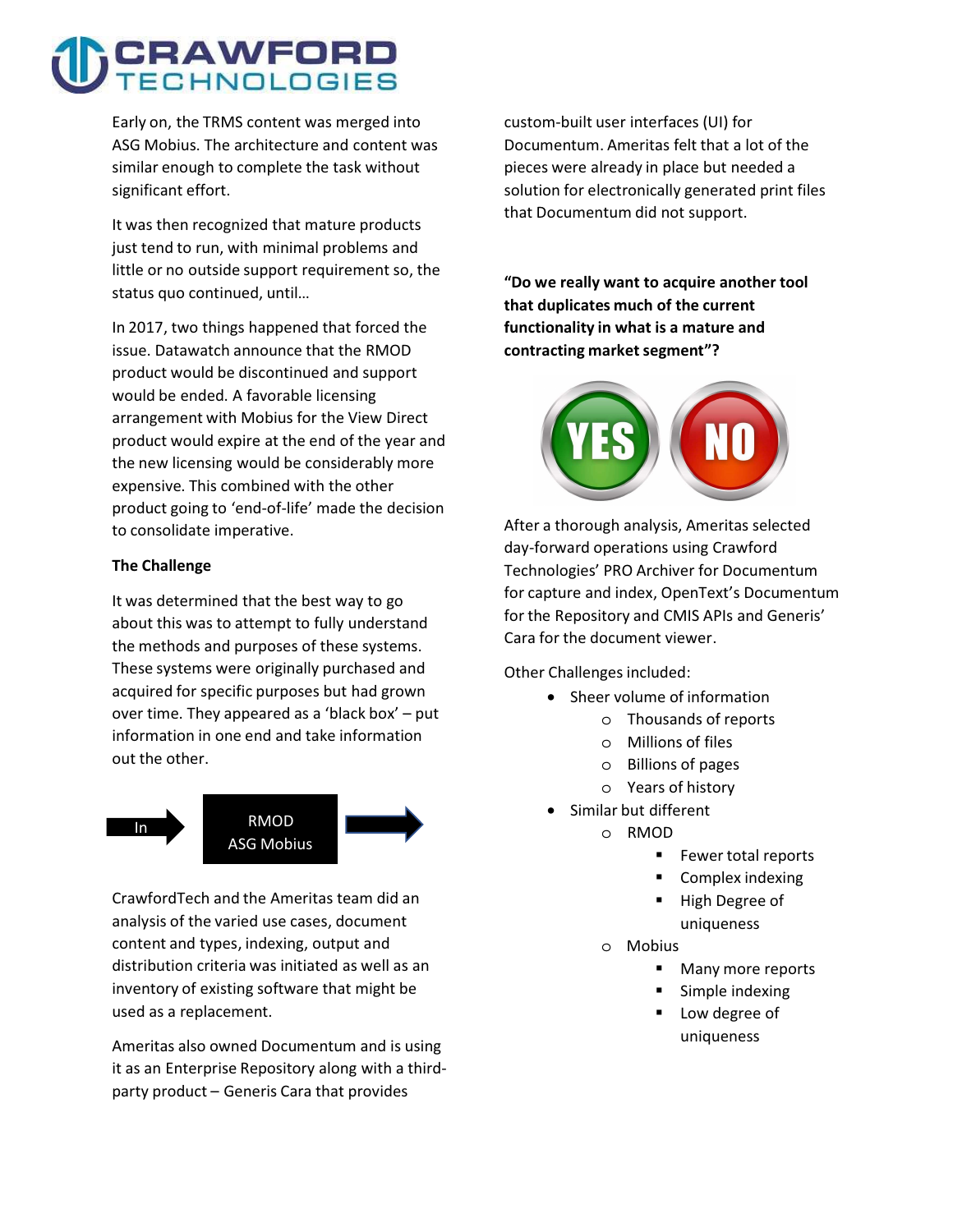# CRAWFORD

- **How much history should be converted?**
	- o **Initial All of it**
	- o **Senior management engaged**
	- o **Applied records management**
	- o **Set 7 years as baseline**
	- o **Allow usage-based exceptions**

#### **The Solution**

**Ameritas decided that a phased approach was the best way to tackle the huge volume of stored documents. We decided that the RMOD system would be the first to be converted due to a number of factors:** 

- **Leverage previous planning**
- **Out of Support so if it breaks, it can't be fixed**
- **Contains business critical documents**
- **Store day-forward as it is being created**

**Ameritas and CrawfordTech implemented a pilot program that used a sampling of documents from each RMOD data\_group (document type) to test document file decryption, indexing criteria and overall workflow.** 

**"The proprietary formats used in RMOD made CrawfordTech's expertise critical in migrating historical data", Ken Schmidt, IT Lead Architect Ameritas.** 

**CrawfordTech managed the historical conversion and Ameritas completed the dayforward configuration and operations with guidance and assistance from CrawfordTech.** 

**The RMOD migration was completed on time and allowed for the decommissioning of the** 

**RMOD system well before the Datawatch support cut-off date.** 

**The Mobius migration presented a couple of additional challenges. The Mobius document storage solution footprint involved both a network system (VDRNETS) as well as a mainframe installation and a unique report distribution solution.** 

**Regardless of the platform, the methodology is basically the same as was successfully used in the RMOD migration.** 

**Mobius Migration** 

- $\bullet$ **Organize reports into categories**
- $\overline{a}$ **Focus on the mainframe first**
- $\overline{a}$  **Then do VDRNETS**  $\overline{a}$ 
	- **Use a similar approach to RMOD**
		- o **Pilot**
		- o **Day forward**
		- o **Conversion**
		- o **Repeat**
		- o **Day-forward print production**

**Ameritas has consolidated archive repositories by migrating Datawatch RMOD, ASG/Mobius ViewDirect for NETS and ASG/Mobius ViewDirect MVS to the Documentum platform.** 

**Ameritas needed to specifically ensure that it has the ability to continue printing and distributing reports. These reports were previously derived from a mainframe JES print queue and from the Mobius archive solution.** 

**Once analyzed and understood, it was determined that the distribution and printing logic and functionality could be provided by Pro Conductor and Operations Express.** 

**Ameritas Document Services operation production department receives daily requests for print and mailing as well as requests for report printing and distribution. Replacement of**